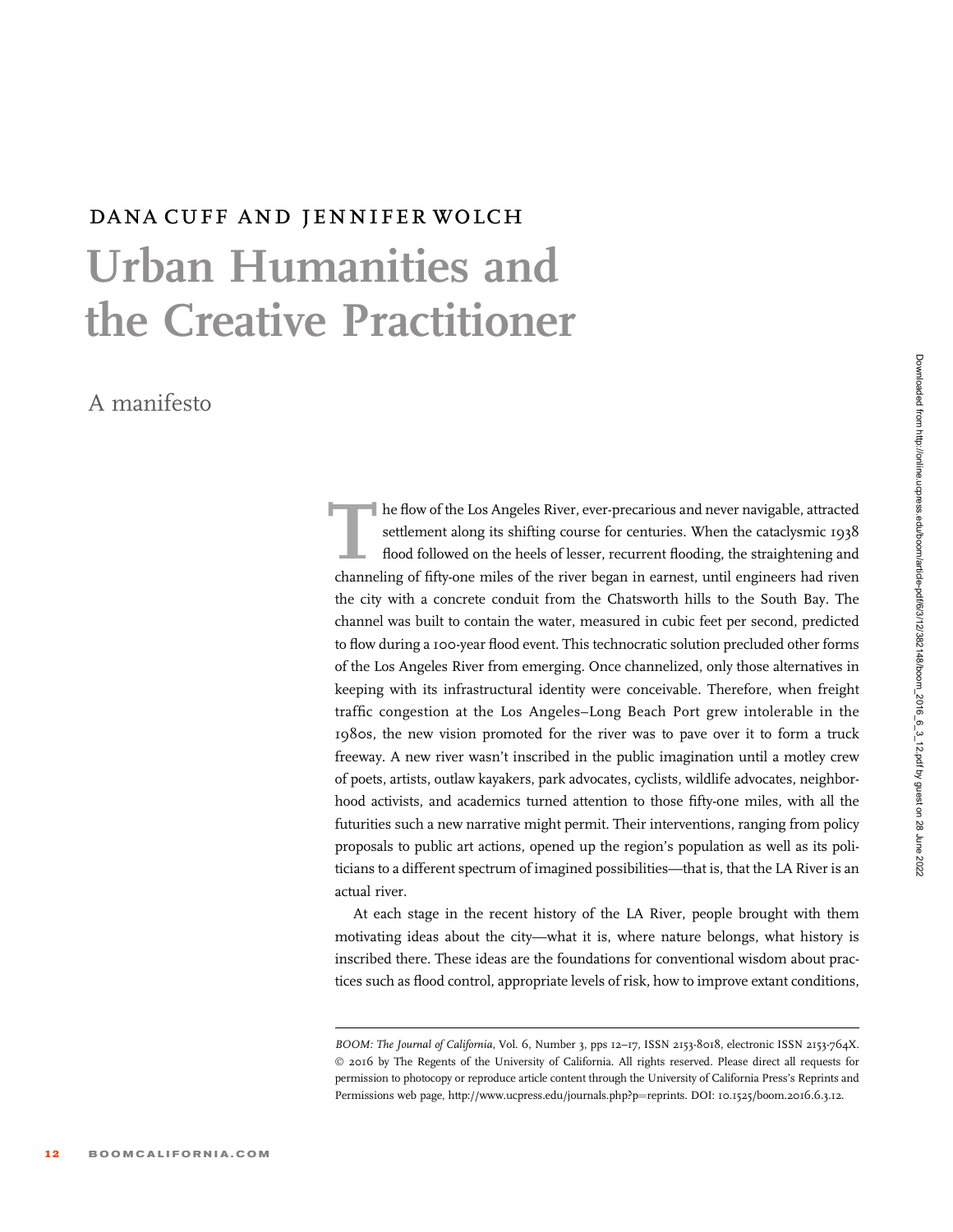

The Los Angeles Urban Rangers demonstrate that the megalopolis is a habitat for adventurous exploration; here a Ranger leads the LA River Ramble (2010-present). Photograph by Christina Edwards.

or whose interests matter. The narratives that grow from those foundations govern the spectral array of possibilities. For example, the responses to flooding in the context of a channelized river are unlikely to begin with anything other than a channelized river; the most likely proposal is for a deeper channel. But there is no reason for conventional thinking to remain so constrained. What we call ''urban humanities'' produce historically grounded conjectures, launched from the present toward an unknown future, that depend on and simultaneously help construct new urban imaginaries.

When poets such as Lewis MacAdams staged readings from the middle of the LA River in the last decades of the twentieth century, the public's historical perception of the river migrated from a concrete site of danger and waterborne pollution risk, toward a place for human creativity and wildlife habitat—even though not a single piece of concrete channel had been removed.<sup>1</sup> This example demonstrates the radical power of urban humanities, for which we offer this manifesto. To escape digging deeper channels to solve urban problems, cities instead can be transformed at the creative intersection of design, urbanism, and

humanist perspectives. The manifesto is more than a declaration of principles; it is a call to action for scholars to become engaged, creative practitioners.

At the University of California in Los Angeles and in Berkeley, we are working in tandem to develop knowledge about urbanism that weaves together perspectives from architecture, city planning, landscape architecture, and the humanities in order to create much-needed, transformational urban practices. Under the auspices of a Mellon Foundation international program aimed at encouraging multidisciplinary dialogue and pedagogy focused on cities,<sup>2</sup> California is one test bed for exploratory intellectual configurations of urban inquiry focused on global metropolitan regions on the Pacific Rim. We propose that a particularly rich terrain for both intellectual reflection and action occurs at this confluence of urban humanities. Two questions that motivate our collaborative efforts warrant further consideration here. First, what conditions spark the desire for new ways of thinking through cities, particularly ways that entrain the humanities? And second, what might a contemporary California-based effort contribute to new urban understandings?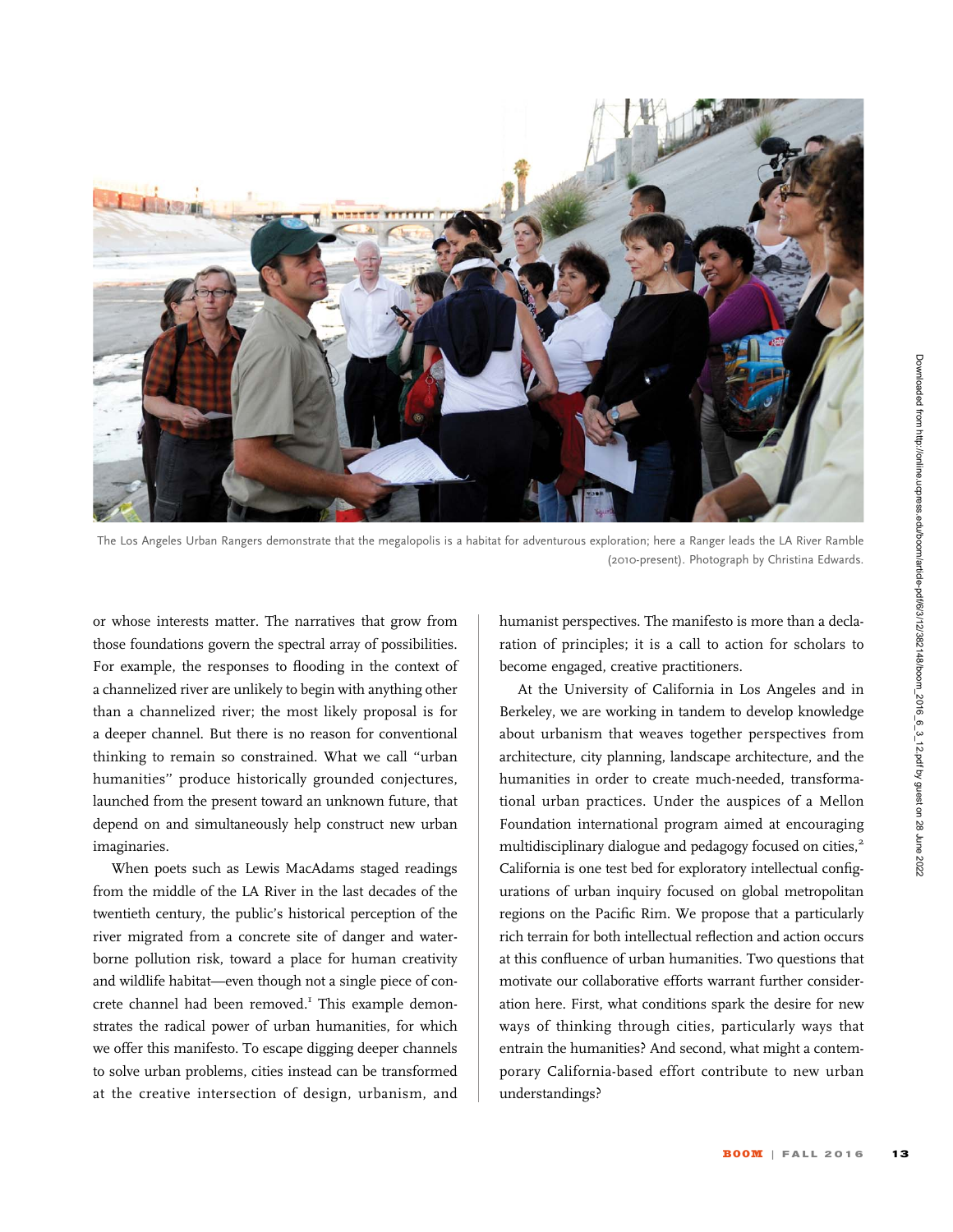## The need for creative practices

The case of the LA River illustrates that the city as an object of study intrinsically carries implications about action and about the future. Questions about the city are fundamentally questions about our situated, collective existence—not only our histories and contemporary circumstances, but how our shared lives could and should evolve. In contrast to many disciplinary objects of study, urban humanist scholars have something at stake. Their epistemologies matter, because the products of their scholarship engender a speculative project concerning possible urban communities and, therefore, hold public significance.

We need creative practices to address the range of issues that confront contemporary cities—issues such as social justice, economic development, and environmental quality. Urban humanities emphasize innovative methods and practices, which evolve along with shifting epistemologies. This view stands in contrast to a current dominant narrative which holds that contemporary cities depend upon attracting a creative group of citizens.<sup>3</sup> While blue collar jobs and manufacturing marked the vitality of cities like Detroit at the turn of the twentieth century, and a servicesbased consumer economy fueled late-twentieth-century growth in cities such as Los Angeles, cities in the coming decades will depend on innovative tech-startup founders, creative designers, and bold eco-entrepreneurs, a population most visible today in the San Francisco Bay Area. But it is now apparent that these populations bring new problems along with new economies.

A wide array of disciplines, from the physical sciences to art history, hold potential for creative urban practices. Such practices involve a disruption of existing ideas and the definitive transgression of boundaries that govern existing urban thought. There have been productive breaches of disciplinary boundaries—urban planning and geography in the form of geographical information systems (GIS), or architecture and computational science in the case of digital design. Now, with big data and the ''city science'' movement enriching our understanding of urbanism, the absence of a humanist perspective in urban thought is brutally apparent. The number of households living below the poverty line in Mexico City, toxic air emissions in proximity to freeways in Los Angeles, suicide rates among Tokyo's youth, or miles of subway built in Shanghai over the last decade—such cold metrics need

translation via history, narrative, and interpretation if they are to make a meaningful difference and influence creative practice and novel approaches in each city's evolution.

#### Experiments in urban humanities

For new structures of knowledge based on multiple disciplines to emerge, two conditions must be met. First, there must be an object of interest that defies conventional logic and resists constructive change. For us, this common object of interest is the city itself, along with the many challenges it poses, such as segregation, congestion, and affordable housing, but also, proximity, precarity, and identity. Second, those who try to collectively address the issue at hand must be willing to transgress boundaries that separate their fields of expertise and modes of urban understanding. It is worth reflecting here upon what we mean by "the city," which is used synonymously with the urban. Ours is a wide net with a tight weave, one meant to catch material artifacts, cultural nuance, literary accomplishment, social relations, and power struggles that collide in space over time. By "city," we mean situated collective life emplaced in an urban context, comprised of historical interpretation, material environments, contemporary culture, and speculative futures. Therefore, the name "urban humanities" captures the metropolitan dialectic between space and humanism.

Perhaps the most widely recognized fields of expertise considered relevant to urban concerns are design and planning along with engineering and the physical and social sciences. But what of the humanities? Those fields that aim to understand history, the arts, meaning, expression, and experience make substantial contributions to our thinking about cities and culture. From classicists to contemporary film scholars, humanists enrich an understanding of situated collective life. Yet, we are uncertain about just how that scholarship ought to contribute to urban practices, broadly defined. At least since Plato's Republic, the tangled web of urban social life comprised utopian narratives. But if the death of this genre has been proclaimed, it gives rise to other kinds of narratives. As suggested by the LA River example, the possibility of the river as a greenway linking diverse neighborhoods throughout the city emerged with humanities-oriented creative practitioners reinterpreting this metropolitan seam and critical site of urban infrastructure.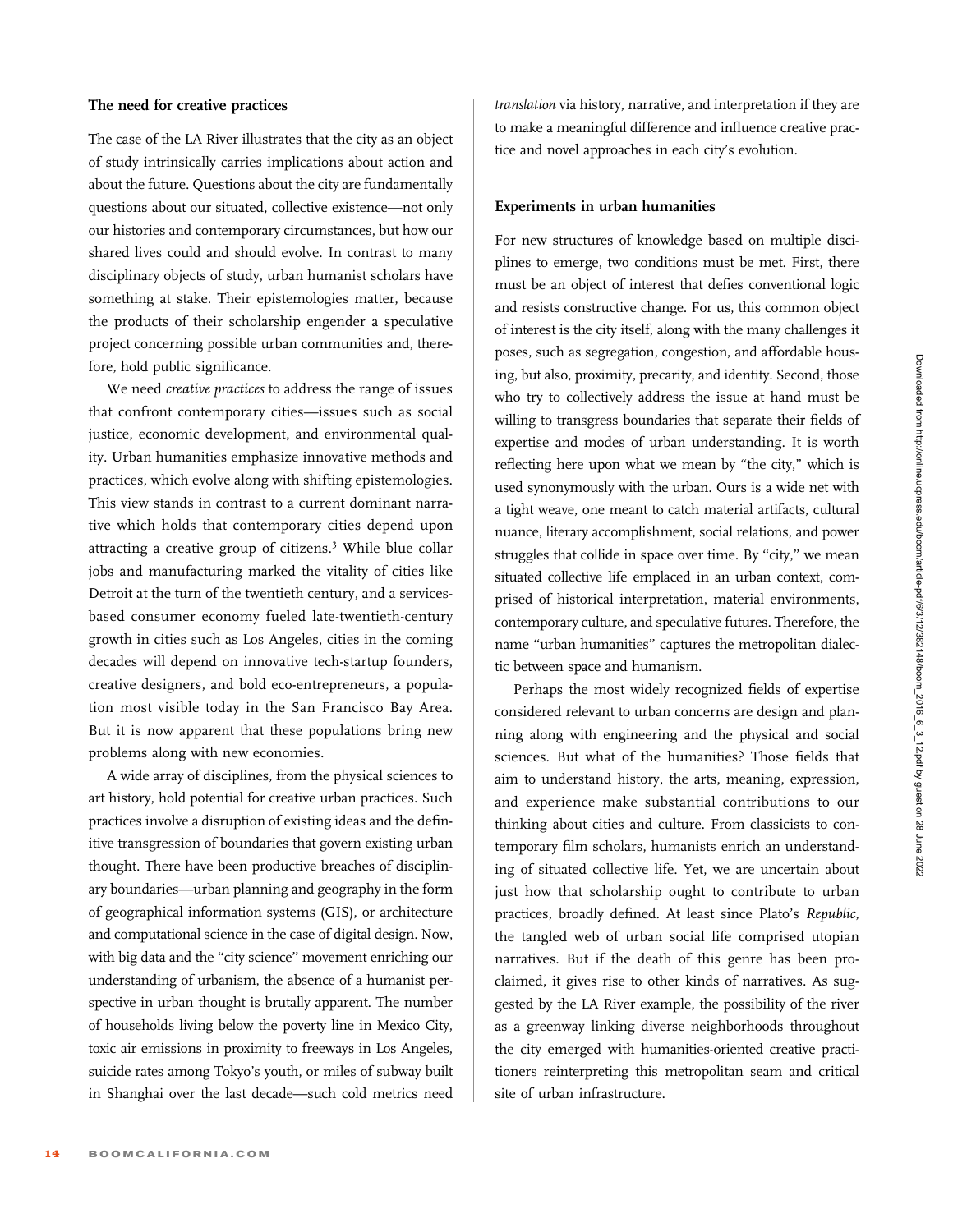

CONFLUENCE, a dance piece, performed where the Los Angeles River meets the Pacific Ocean in Long Beach. Photograph by Catherine Gudis.

Only through sharing a common object of interest—the city—are we effectively bridging disciplinary divides. At UCLA and Berkeley, we are integrating the humanities and humanistic social sciences into the epistemological mix. Students and faculty have joined from history, area studies (e.g., Asian Languages and Culture, Latin American Studies), film studies, literature, performance studies, art practice, anthropology, ethnomusicology, architecture, landscape architecture, and planning. Using the rubric "urban humanities," we have taken global cities of the Pacific Rim as our objects of interest at the broadest level, knowing that they defy conventional logics and need creative practices—and creative practitioners—to instigate new urban possibilities.

Over the past three years of this exploration, we have learned that when designers, urbanists, and humanists come together to explore some particular urban concern, there are no ready terms of analysis, grounds for interpretation, or prescriptive responses. Creative practices for engaging the concern have to be invented. Even the dimensions of any issue must be detected.

When architects consider urban density, for example, they are likely to give it material dimensions (measured in square footage or building mass, etc.) and to consider program (such as density of housing, parks, or commercial space), whereas planners will consider some of the above as well as policy (such as floor area ratio maximums) and metrics (such as residents per acre). What humanists add to the conversation is as vast as the disciplines that comprise the humanities. For example, density might be reformulated as proximity in terms of social relations between neighbors, cultural representations in film and fiction, or tensions around constructs of property. A history of the idea as well as the emplaced idea (proximity in a specific city, such as Mexico City) is informative. By broadening the basis for imagining the city, we intrinsically engage history that imparts a critical perspective on the present, enriching our understanding of contemporary circumstances, which in turn adds new dimensions to our speculations about future conditions. If we learn how proximity, in its relevant forms, is managed in the packed informal settlement zones in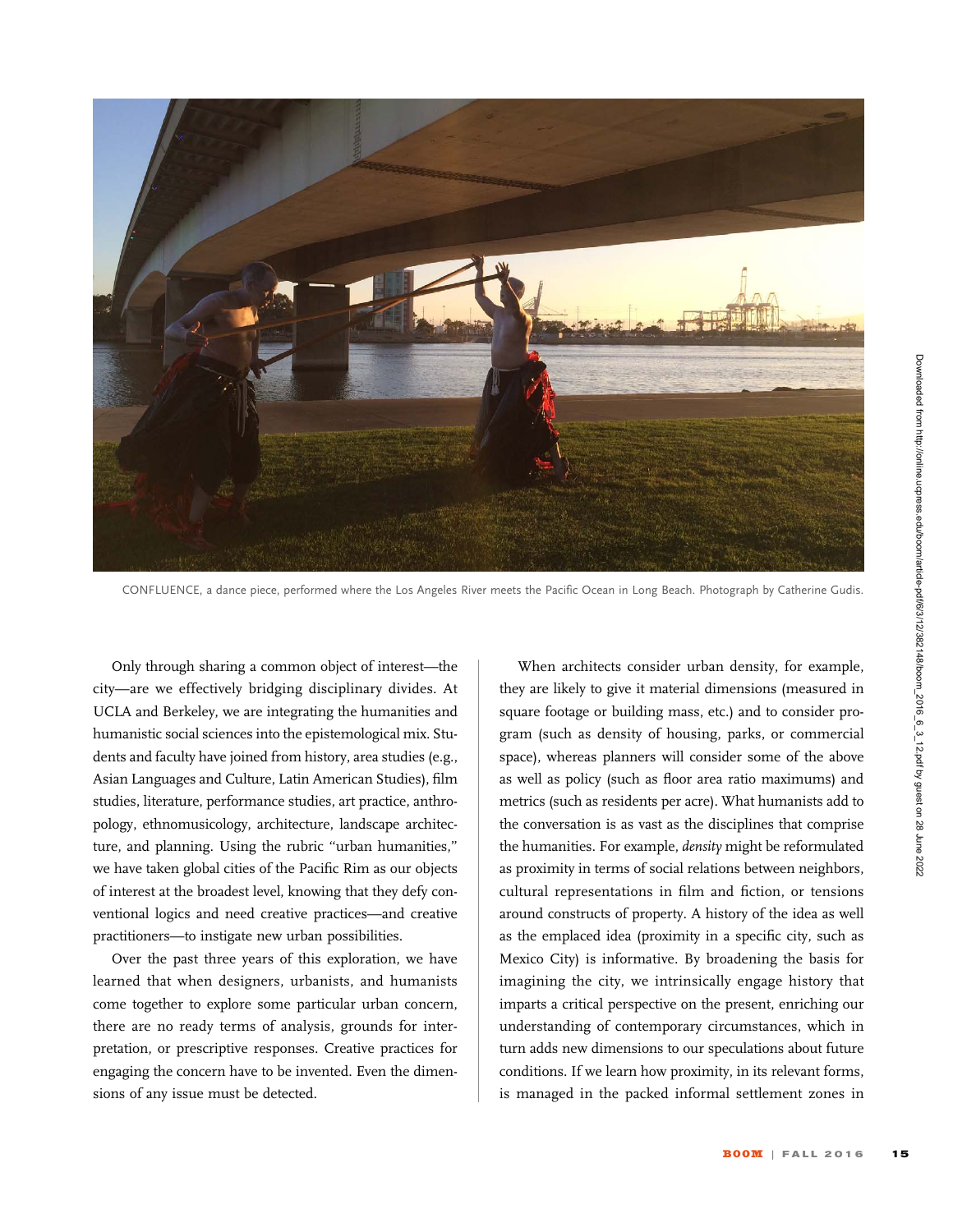Mexico City—whether through the artful orientation of houses or community-based mediation processes for conflict resolution—we might begin to understand the braided system that any new densities must reference and deploy.

At the same time, a focus on the city has the power to reshape the humanist project to at least some extent. Exposed to alternative forms of pedagogy and practice, place-based speculative exploration, and a project orientation, the humanities may bolster their relevance to the everyday and the future. In so doing, they may dramatically disrupt conventional urban approaches and move from the sidelines to the center of urban activism. As the humanities undergo a marked transformation with challenges to postwar area studies designations along with energized alliances from digital to environmental humanists, activism is a distinctive characteristic of urban humanists. Rather than utopian narratives, activism underscores the significance of creative urban practices that have real world consequences and take positions that engender conscientious action. Criticism has not lost its value, but yields an additional dimension—one that bears the risk of speculation about the future. Returning to the river, poems drift out from the poets' public readings to form collective visions in and about the urban landscape that in turn guide new possibilities for action.

### Looking left from the Left Coast

That these experiments are happening in California and focus on Pacific Rim cities matters. When Saul Steinberg created his ironic 1976 ''map'' for the cover of The New Yorker entitled "View of the World from 9th Avenue," its westward gaze portrayed everything between the Hudson River and the Pacific Ocean as a deserted wasteland. Indeed, American urban histories have typically looked the other direction, across the Atlantic toward ancient Greece and Rome, and the Medieval and Renaissance cities of Europe. Within the United States, New York and especially Chicago undergird our urban imaginaries; the latter provided the dominant model of the city with a singular commercial-industrial core surrounded by concentric residential rings of decreasing density and increasing socioeconomic status. This model was held to be true even though the twentieth century cities of the Southwest bore little resemblance to Chicago or other earlier gridiron economies and cultures.

Not until the mid-1980s did a group of academics codify this new order—and they were from the West Coast. Building on Michael Dear, Mike Davis (both in this issue), as well as Reyner Banham's famous "four ecologies," the Los Angeles School counter-posed a new polycentric suburban logic in which the hinterland organized the center, against the bull's eye urban form forwarded by the Chicago School. Both of us played some small role in the LA School debates, when it was useful to consider the sprawling Southern California metropolis as paradigmatic.<sup>4</sup> Whether neo-Marxist or postmodern in terms of theoretical bent, the future envisioned by LA School scholars involved further racial and ethnic segregation, advancing environmental degradation, fragmented governance, and technology-driven spatial and class divides, with little hope for more optimistic urbanities. Davis's City of Quartz presaged a bleak future that stemmed from surrounding trauma at the time—from Rodney King and the 1992 LA Uprising to the 1994 Northridge earthquake; from Blade Runner to ballooning homelessness and Reaganomics. The LA School was dominated by planners and geographers with little benefit from architecture or the humanities. However, it is not clear that adding designers and humanists would have changed the tenor. Since that time, several turning points have caused new directions to seem more plausible: the city's first Latino mayor was sworn into office in 2005, the seemingly endless sprawl of the city reversed when thousands of new housing units were built downtown, and artist-activist Lauren Bon turned thirty-two acres of urban wasteland into cornfields. Her next project, ''Bending the River Back into the City,'' will create sustainable public spaces along the LA River through the artistic engineering of a spectacular waterwheel and dam. Projects like Bon's can open a future for the city that was hardly imaginable before, one that lifts up communities, the arts, and the environment simultaneously.

Urban humanities at Berkeley and UCLA are founded on this augmented LA School, taking into account the area's role in the twentieth century as global producer of urban imaginaries through arts, film, music, and design, from Hollywood to hip-hop to Frank Gehry. Now, urban humanities must ask what the twenty-first century might bring.

Over time, LA scholarship has increasingly emphasized the region's pervasive links to the Pacific Rim, along with its cultural hybridity, artistic effervescence, and openness to transgressive identities. Humanists contributed to this